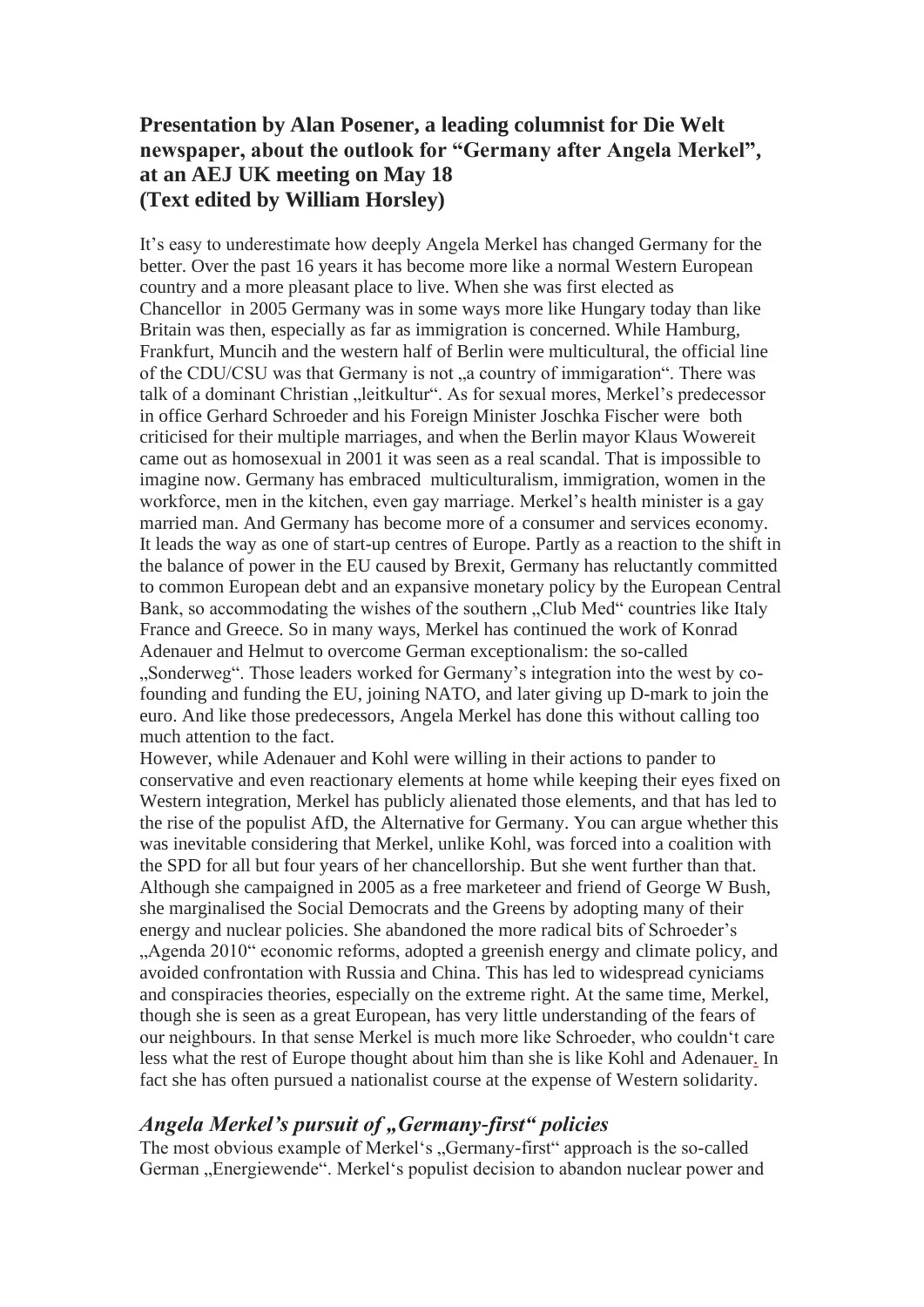coal at the same time has led to a dangerous dependency on Russian gas. This has angered not just the United States but Poland, the Baltic states and Ukraine, not to mention the European Commission. And there are others examples. Germany's initial reaction to the Greek sovereign debt crisis was to impose a counterproductive austerity regime on the country, which forced the Greek government into selling the habour of Piraeus to the Chinese. Merkel has actually visited China 12 times in the past 16 years, and she will make a 13th visit to say goodbye this summer. She was the main driver of the investment agreement with China. The signing of that agrement in the hiatus between the US election and the swearing in of Joe Biden provoked not just the anger of the then sitting president Donald Trump but also serious concerns in Biden's camp, which quite rightly wanted a multilateral approach to the rising superpower. Merkel brushed all American protests aside, and if the Chinese had not reacted so stupidly to very limited European sanctions on Chinese party officials responsible for the genocide on the Uigurs, the agreement would have been finalised by now. In fact the European Parliament vetoed the ratification process in a signal victory for the European idea.

Th list of examples goes on. Her much-lauded open-border policy at the height of the refugee crisis was unilateral and unsustainable, and it probably contributed to the pro-Brexit vote in the UK a year later. Her attempt to impose refugee quotas on all EU countries by a majority vote in the European Council not only alienated the so-called Visegrad group, of Poland, Hungary, the Czech Republic and Slovakia, but has proved unenforceable, and thus underlined the powerlessness of the European Council. She has subsidised the German automobile industry in order to protect the Geman industry. And probably her worst sin has been to torpedo the proposed merger of Airbus and British Aerospace for the same reason.

Her initial reaction to the Covid crisis was to prohibit the export of desperately needed ICU equipment to Italy. And there was Germany's decision to abstain when the Security Council voted to approve the use of force against Libya's Muammar Gaddafi. At the time, Kohl quite rightly said that Germany had shown itself to be an unreliable NATO partner and had "lost its compass". This is true and dangerous.

## *The German paradox: too small to manage Europe but too large to be trusted*

Since Bismarck united two thirds of Germany (leaving out Austria and its Balkan Empire), the German conundrum has been this: Germany is too weak to dominate the continent alone, but so strong that it cannot help intimidating its neighbours. With Britain's departure from the EU, that problem has been exacerbated. But nobody seems to know what to do about it. Emmanuel Macron's futile attempts to restart the Franco-German ... motor", and thus ensure France a leading role in Europe and by extension the world, testify to a dangerous deafness in the German Foreign Office and Chancellery. Sixteen years of Merkel have instilled a culture of what she herself calls ", auf Sicht fahren", driving as if in a fog, punctuated by sudden and unpredictable reactions to crises, like a driver alternately hitting the brakes and the accelerator. It's difficult to see how any of this will change after the election, because of the complicated mathematics of coalition-building in the fragmented political landscape. Some of the polls now see the Greens in first place, ahead of the CDU, others suggest it's the other way round. Public support is running at around 25 percent each. The SPD follows with around 15 percent, the liberal Free Democrats (FDP) with an astounding 12 percent, and the radical partiesof the left and the right have not quite 20 percent between them. And while 60 percent of Germans say they want a change in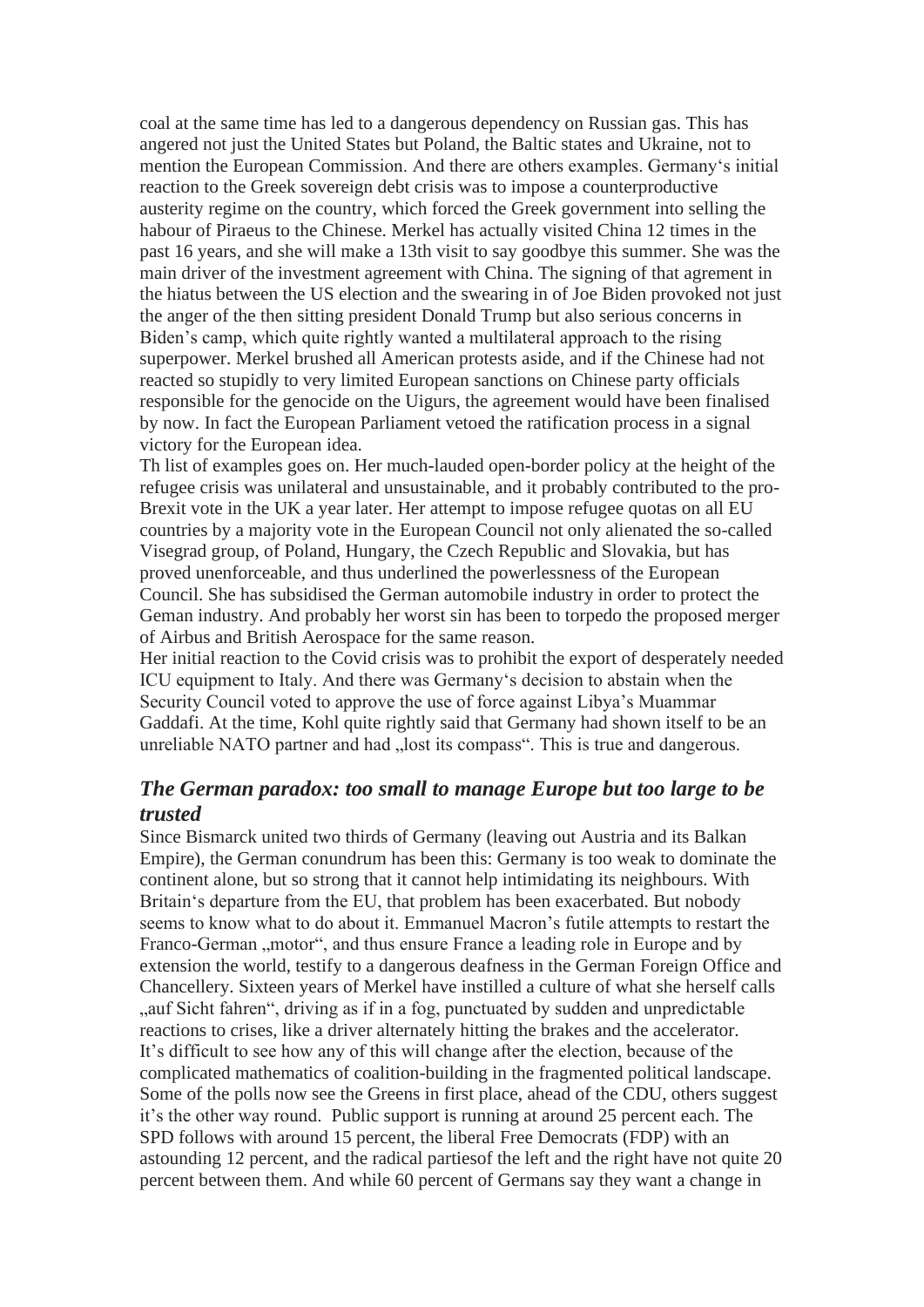government, and over two-thirds say they want different policies in many areas, there is no agreement what those policies should be. Climate and immigration are the two issues at the top of people's agendas – not Europe, not foreign or defence policy, not China, Russia or the USA. At the same time climate. and immigration and integration, are the two most contentious issues. There may be broad agreement among the Greens and the CDU/CSU, the SPD and even the FDP on maintaining a liberal refugee policy and opening Germany up for legal migration, but these issues split the country. Broadly speaking, while German male voters and East Germans consider immigration the most important issue and want a moer restrictive policy, women and West German voters consider climate policy the number on issue, and want strict policies on emissions and so forth.

#### *What will the elections bring?*

So what will happen after the election? One might wish theoretically for a Green-Red  $\alpha$  coalition – or perhaps a "traffic light" coalition, of Green, Red (SPD) and yellow (FDP) -- because that would make for a clearly progressive government and a conservative CDU/CSU opposition , and it would allow the CDU/CSU to formulate a consistent conservative opposition policy and marginalise the AfD, but the numbers only just add up. And it's hard to see the Liberal FDP enabling a coalition that would be under pressure from its Green and Social Democratic base and vocal sections of the media to be very radical on climate change and social issues like LGBTQ rights, immigration, racism, housing and jobs. A Green-Red-Red coalition like the one we have in Berlin is even less likely, as the positions of the Left party -- "Die Linke" -on NATO, defence in general, relations with Russia, America and Israel are anathema to the Greens and to a lesser extent the SPD. Anyway the numbers just don't add up.

Porbably it will boil down to a coalition between the Greens and the CDU/CSU, possibly with the FDP added to make up the numbers. We call this a "Jamaica ... coalition because of the colours – black, green and yellow. The SPD, meanwhile are really eager to get out of government. They've been part of the successive ruling coalitons since 1998 -- first with the Greens for 7 years, then with the CDU/CSU for all but 4 of the past 16 years , and during that time their support has fallen from 41 percent to 15 percent. It would seem suicidal not to attempt a regenation from the opposition benches. So my money is on a coalition between the Greens and the CDU/CSU. And probably the CDU will come first, if only by a hair's breadth. It will be up to Armin Laschet, who will lead his much-diminished CDU/CSU into the election, to convince voters that what he lacks in charisma he makes up for in experience and civility. Indeed, he is well qualified for government: he has been prime minister of the state of North Rhine-Westphalia since 2017 with a population of almost 18 million people, and his time in office has been free of scandals. At first blush Laschet is also a Merkel clone, he seems not to have any big ideas of his own. Laschet has opposed stopping work on NordStream 2, the Russian--German gas pipeline which has had the effect of circumventing and isolating Ukraine and dividing up Europe. However, as a Rhenish Catholic like Adenauer and Kohl, Laschet has much more affinity to Europe than the East German Protestant Angela Merkel, and he may be more receptive to French blandishments, if Macron can win a second term in office. That may not be good thing, as Macron, for all his talk of liberal values and European rhetoric, shares the French instinct to define Europe in contrast or in oppositon to the USA and the Anglo-Saxons. Macron has called NATO "brain-dead", and seems to hope that Europe can somehow attract Russia away from China and into